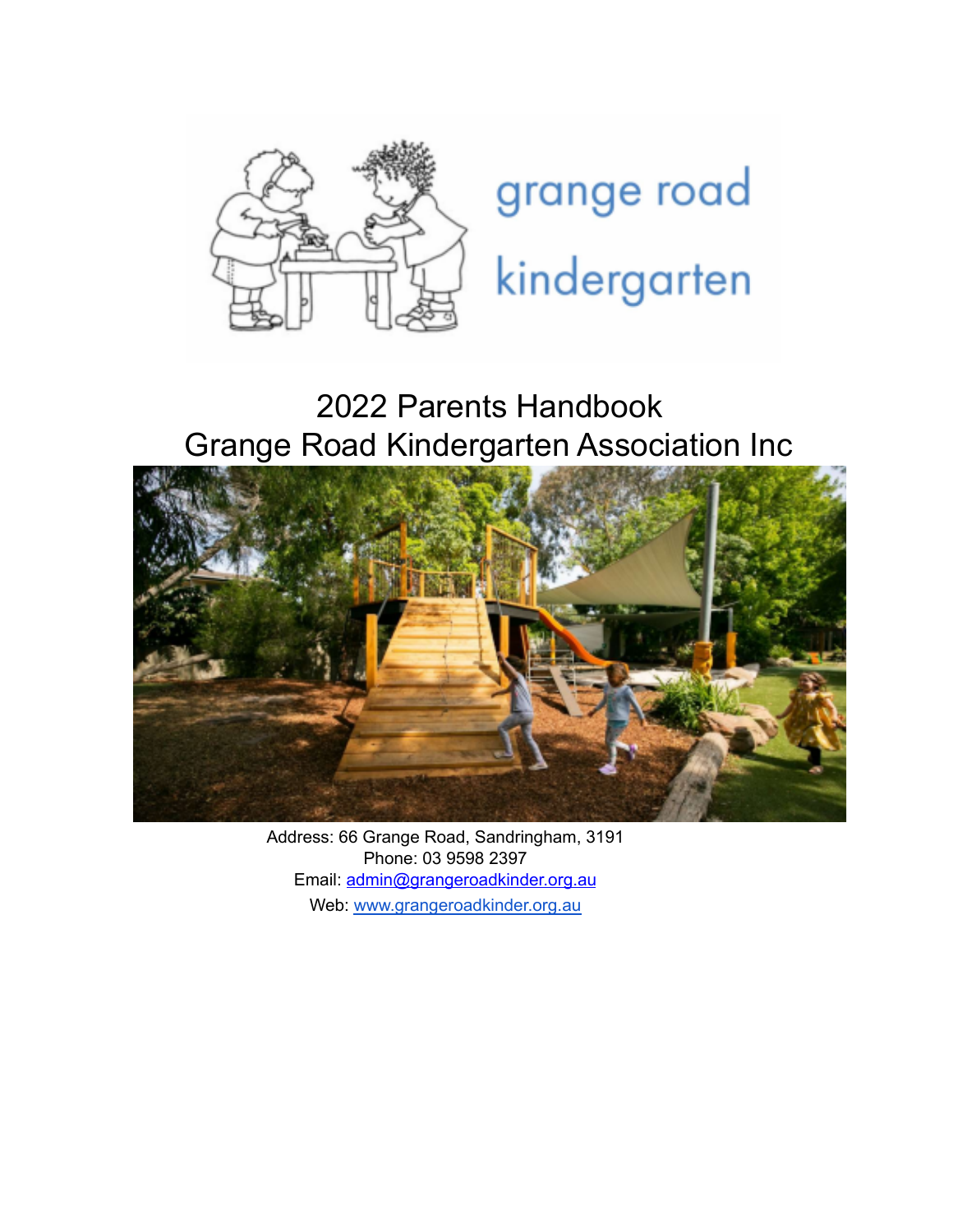# **Table of Contents**

| Philosophy<br>Meet our Teachers & Educators<br>Management at Grange Road Kinder<br><b>Licensed Kinder</b><br><b>Extended Hours</b><br>Our Program                                                                                                           |  |
|-------------------------------------------------------------------------------------------------------------------------------------------------------------------------------------------------------------------------------------------------------------|--|
| <b>Getting Started</b><br>Preparing for Kinder<br>What to Expect on Day One<br>What to Expect in the First Few Weeks<br><b>Staggered Starts</b><br>What Your Child Needs to Bring<br><b>Healthy Lunch &amp; Snacks</b><br>What Will Your Child Do at Kinder |  |
| <b>Working Bees</b><br><b>Social Activities</b><br>Keeping you Updated with General Information<br><b>Open Communication</b><br><b>Reflections Folder</b><br><b>Policies &amp; Procedures Manual</b>                                                        |  |
| Medication<br>Arrival & Departure<br><b>Birthdays</b><br>War Toys<br>Dogs<br>In the Event of Illness<br><b>Emergency Evacuation</b><br>Scooters, Bikes and Prams<br><b>Withdrawal from Kinder</b>                                                           |  |
| <b>Our Security</b><br>Carpark<br>Late Pick-Ups<br>Recycling<br><b>Excursions &amp; Incursions</b><br>Feedback<br>More Information                                                                                                                          |  |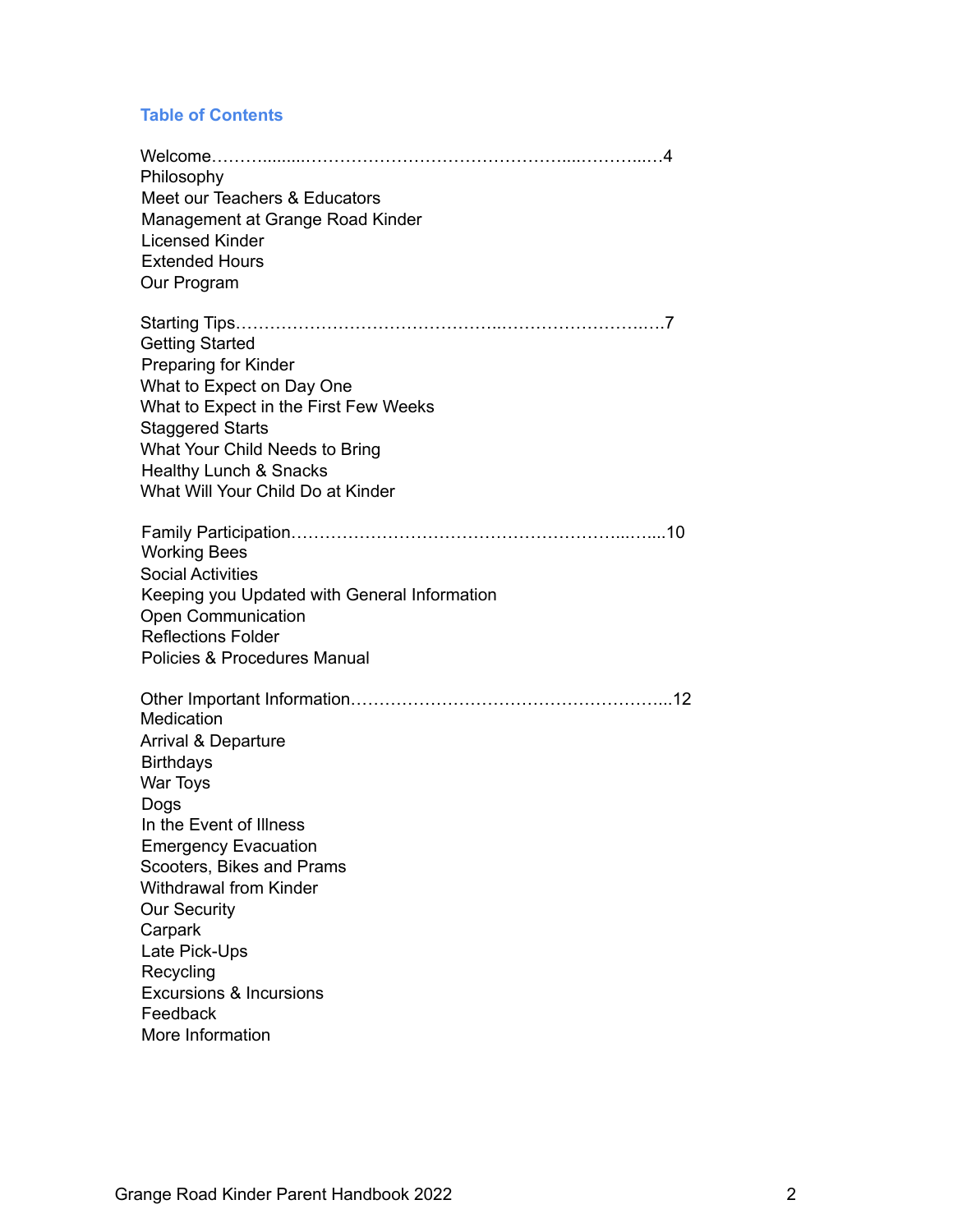#### **Welcome**

The Grange Road Kinder committee and staff welcome you to Grange Road Kinder. We are fortunate to have so many wonderful choices for learning and development in the bayside area for our young ones, and we are happy you have chosen Grange Road Kinder. We are confident it will meet all your requirements and more!

We have put this Parents Handbook together to compliment our website and the support resources in the kinder foyer, to assist you throughout the next 12 months.

We hope that this Kinder year will be beneficial and enjoyable for both you and your

child/ren.

Our organisation is committed to child safety.



Grange Road Kinder is part funded by the Victorian State Government

Grange Road Kinder is rated as Exceeding the National Quality Standard by Australian Children's Education and Care Authority. (ACECQA)

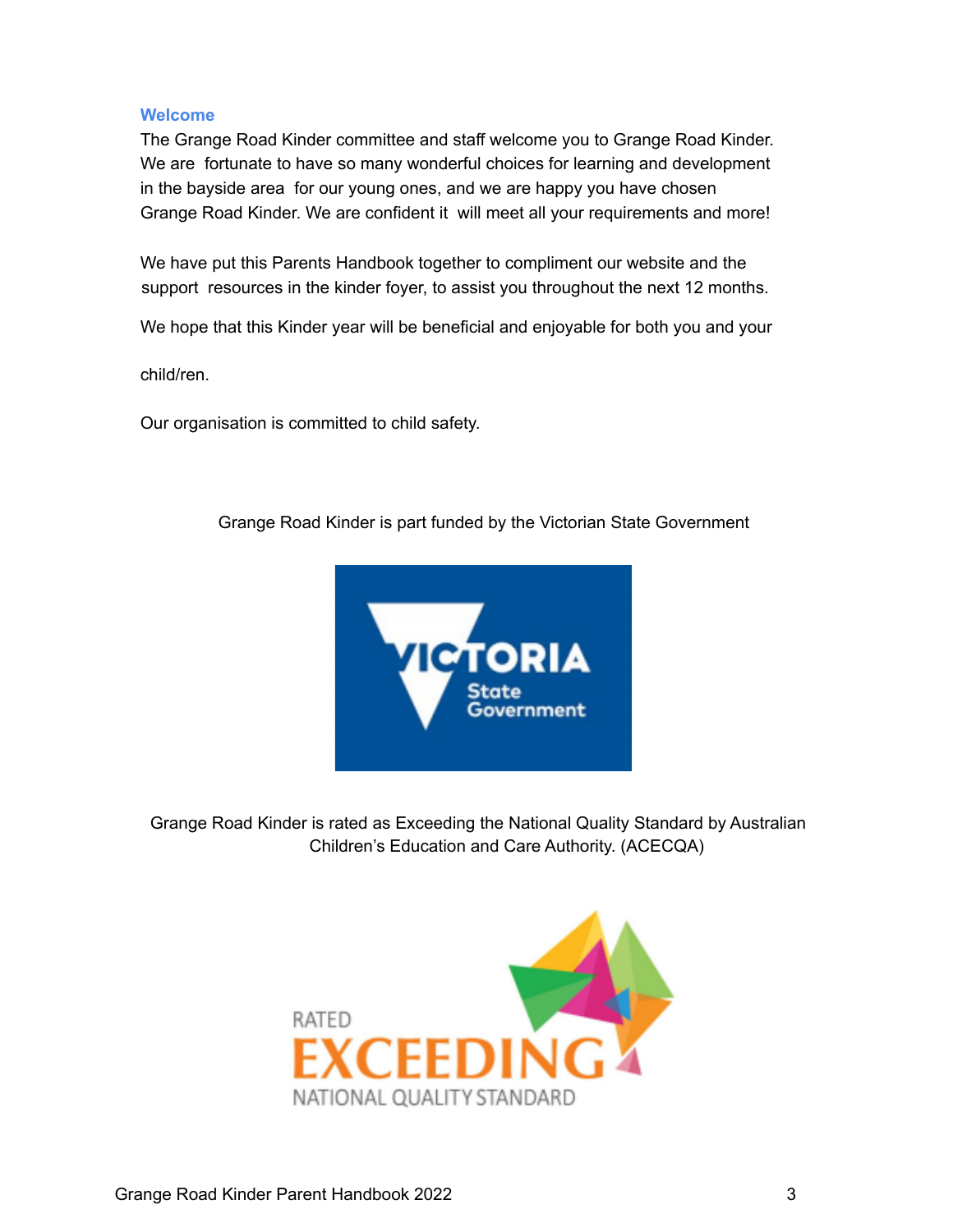#### **Philosophy**

At Grange Road Kinder, we believe that strong reciprocal relationships are central to creating a successful Kinder experience for children and their families. We value collaborative partnerships between families, children, teachers, educators, the Committee of Management, and our community to foster a greater sense of belonging for all. Collaboratively, we work to create an environment where children feel safe, secure, respected, and supported. We acknowledge and welcome each child and each family's uniqueness and diversities. At Grange Road Kinder, we foster the importance of children developing an understanding and respect for themselves, others, and the environment. We recognise that diversity contributes to the richness of our community and provides opportunities for different ways of knowing and being. We encourage the contribution of families at Kinder to strengthen the sense of community within our service. We strongly believe that being at Kinder should be a fun and happy experience for both children and their families.

Grange Road Kinder acknowledges the first peoples of this land where we learn and play, the Boon Wurrung people of the Kulin nation. We pay respect to Elders past, present and future and make an ongoing commitment to authentically embedding Aboriginal culture within our Kinder environment and programs.

We value and encourage partnerships with other professionals and members of our broader community. Collaborating with these stakeholders provides support and strengthens the services we can offer children and families.

We recognise and value the importance of children being able to actively explore, engage and experience the natural environment and all it has to offer. We highly value outdoor experiences where children are appropriately challenged and encouraged to take considered risks in their play. We understand the importance of giving children the time to "just be" and connect with their environment and natural materials. At Grange Road Kinder, we actively strive to ensure children can play, explore and learn whilst outdoors. Intentional teaching in and about the outdoors encourages an appreciation and respect for the environment, introduces sustainability practices and develops a sense of responsibility for the world in which we live.

All children have the right to the best we can offer in terms of their education and care. Our philosophy is evaluated annually to ensure it meets the needs of our community.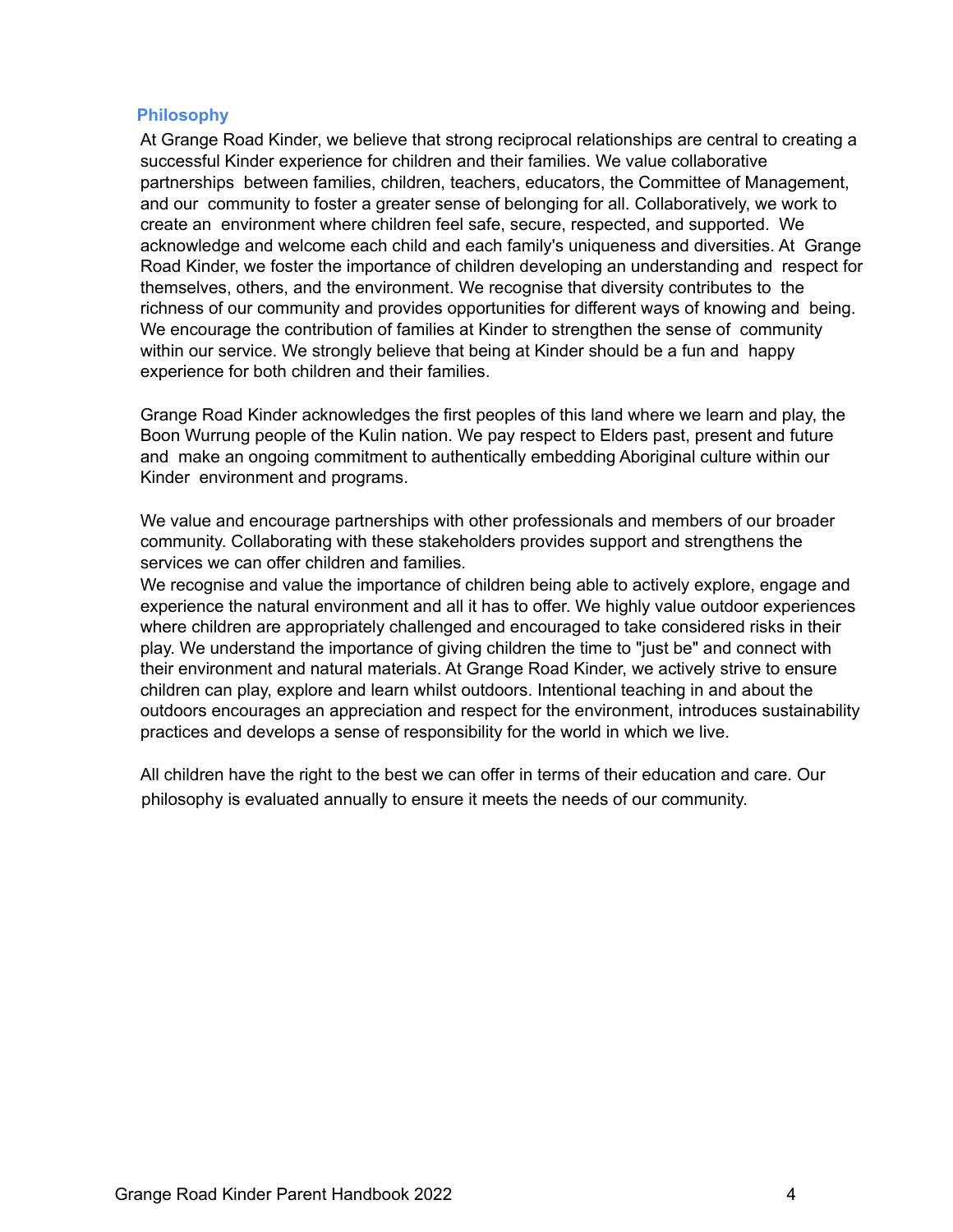#### **Teachers & Educators**

We have a wonderful group of Teachers and Educators at Grange Road Kinder. Please find below a list of their names. Their photos and profiles can be found on the website and in the foyer of the Kinder.

#### **Teachers**

Kerstin Tapp – Educational Leader & Nominated Supervisor Delia Sims Sue Ross Kathryn McInnes Cynthia Richards **Educators** Andrea MacVeigh Jayne Munday Kim Nhean Chelsey Tregear Catherine Berry Lily Rhen Jing Zhao - Early Childhood Language Teacher

#### **Management at Grange Road Kinder**

A Committee oversees the management of Grange Road Kinder. The parents elect the Committee at the Annual General Meeting, held in November of each year.

Please note that whilst the Committee is involved in the management of the Kinder, active and enthusiastic support from ALL PARENTS is necessary for the successful and smooth running of the kinder. Committee meetings are held monthly as per incorporated Association guidelines. The structure of the Committee can be found on our website and dates of meetings on the noticeboard.

The kinder employs a part-time administrator (Anna) who assists the committee with day to day tasks and enrolments, and a bookkeeper (Nicole) who manages the invoicing of fees and levies. They are available by contacting the kinder directly by phone or email admin@grangeroadkinder.org.au

#### **Licensed Kinder**

Grange Road Kinder is registered as a Children's Services Centre Class 1 meeting the requirements of the Department of Education and Training (DET), the Children's Services Regulations 2009, the Children's Services Act 1996 and the policies and procedures of the service.

#### **Extended Care**

Grange Road Kinder Parent Handbook 2022 5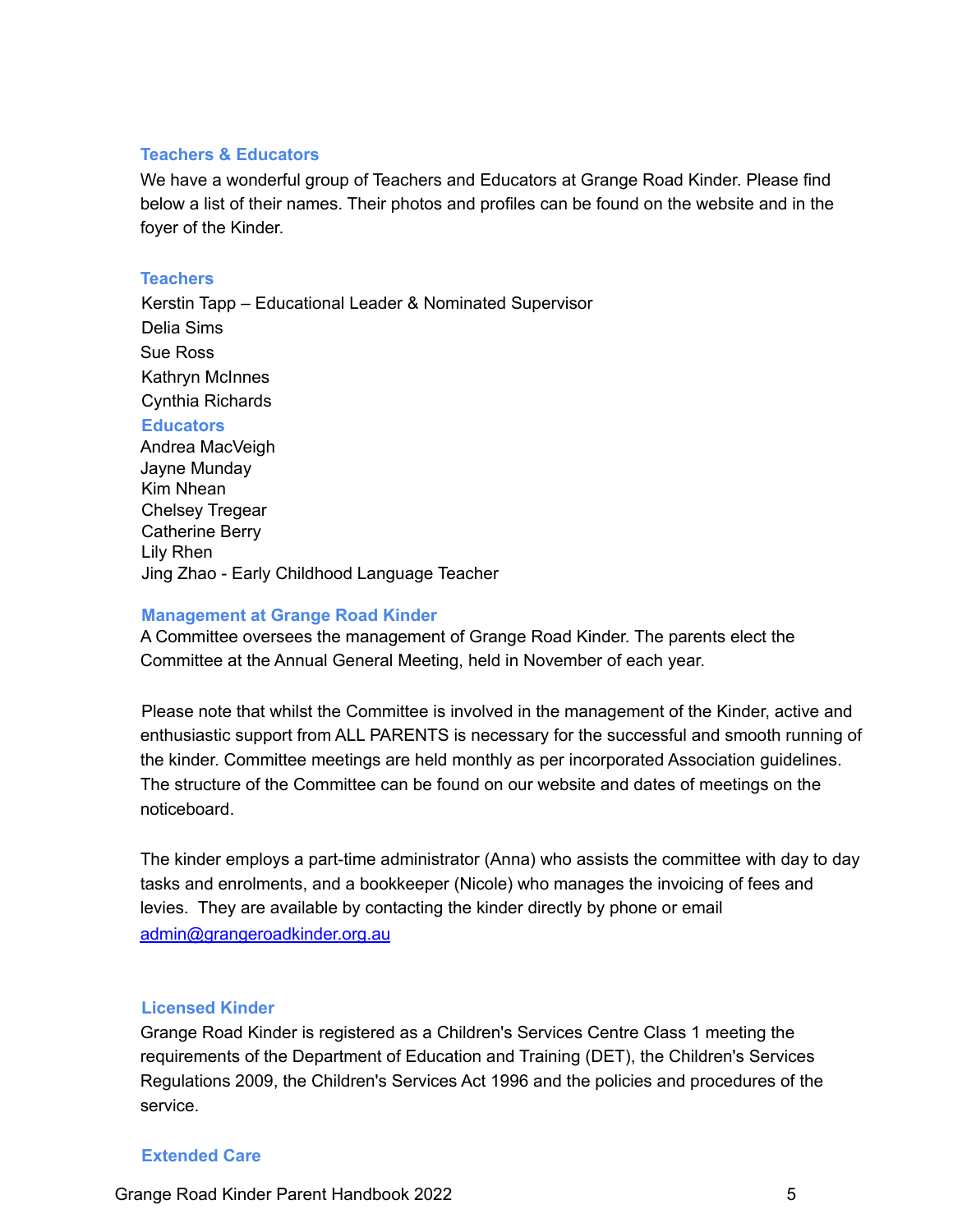We offer Extended Care sessions at an additional cost. The sessions are scheduled to enable your child to move in to or out of their kinder session seamlessly. All sessions will be fully supervised by some of our own wonderful Teachers and Educators. So the children may attend with some of their kinder friends and possibly even with their own Teacher or Educators.

Places are limited and on a 'first in, first served' basis. Enrolments can only be made through our Extended Care Enrolment Officer (not available through Council).

# **Our Program**

Programming is your teacher's plan of learning for the session. It is a series of activities and themes to support your child's learning and development based on the Early Years Learning Framework. We will work with you to learn more about your child and create a program that builds on their interests and abilities.

# **Early Years Learning Framework**

The Early Years Learning Framework (EYLF) describes the principles, practices, and outcomes essential to support and enhance young children's learning from birth to five years of age, as well as their transition to school. It is part of the Australian Government's National Quality Framework for early childhood education and care.

The framework has a strong emphasis on play-based learning and recognises the importance of communication and language and social and emotional development. Through implementing the EYLF in their programming, the Teachers are helping your child to develop:

- A strong sense of identity.
- Connections with their world.
- A strong sense of wellbeing.
- Confidence and involvement in their learning.
- Effective communication skills.
- Play-based learning.

Programming at Grange Road Kinder involves play-based learning. Young children use play to explore the world around them and learn to understand it. Through play, they also develop communication, social, emotional and physical skills that are essential to their development.

Most families probably already use play-based learning at home. For example, playing with building blocks helps a child to build their spatial awareness, plus develop maths and fine motor skills. It's a vital ingredient to inspire a love of learning in young children.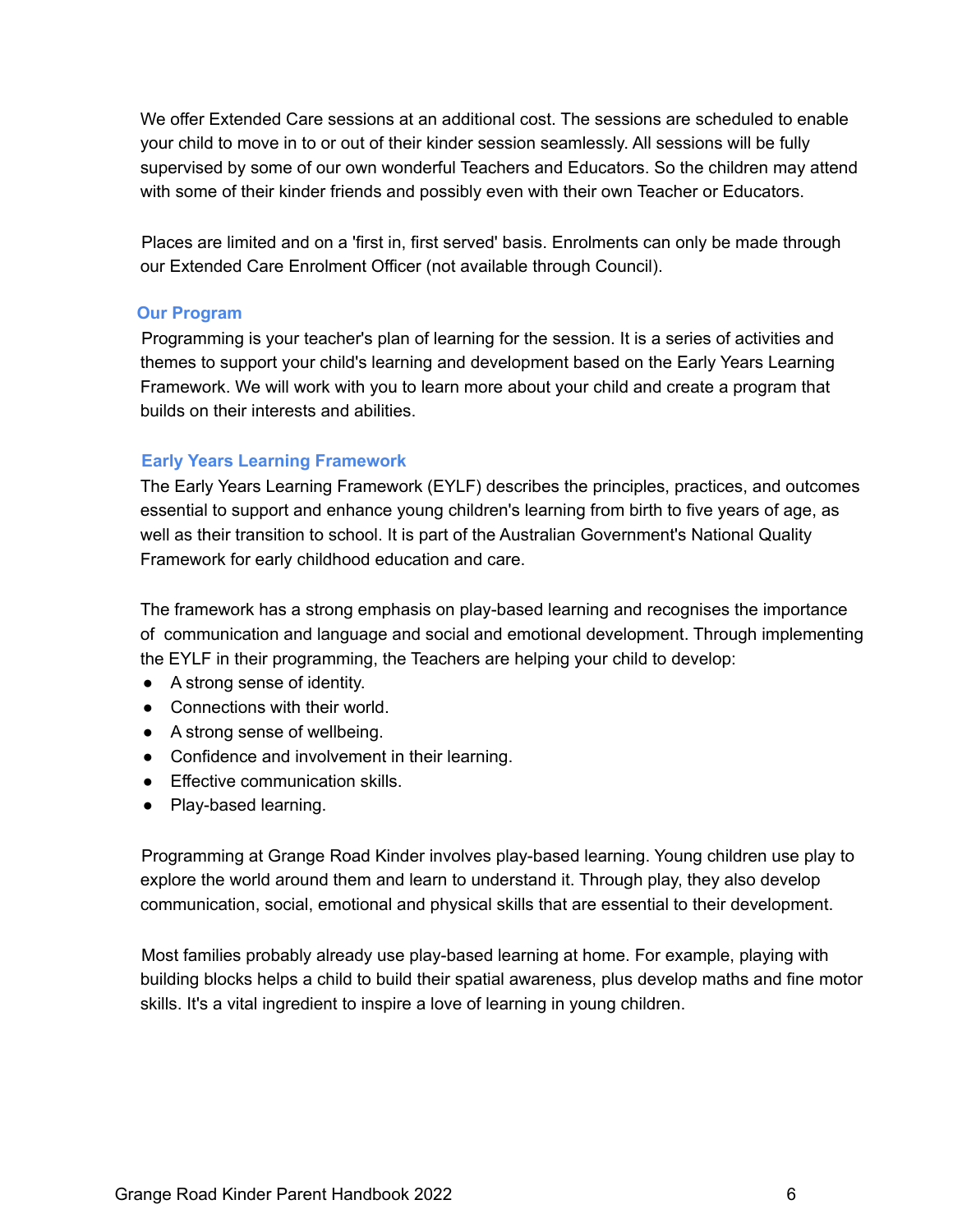# **Some Starting Tips**

#### **Getting started**

There's so much to think about when your child is first enrolled in kinder. We realise it can be a bit daunting, so please use this book as a tool or ask any one of our friendly staff.

The best way to prepare your child for Kinder is to talk positively about the experience, however, don't make it a 'big deal' as this can overwhelm small children. It is the start of a fantastic journey, one of endless growth and development for them. If you are positive, they are more likely to be happy about the experience, particularly early on.

#### **Preparing for Kinder**

You can help prepare your child for Kinder. Below is a list of things that you might like to practise at home, which may be useful for your child starting Kinder. Please note: there is no expectation that your child will have mastered any of these, so please don't stress!

- talking to other people about familiar objects and events
- answering and asking simple questions
- making their needs known
- following simple instructions
- using books for enjoyment or for looking at pictures
- using the toilet independently
- saying own name
- adapting to unfamiliar settings and new experiences
- finishing a task, and tidying up afterwards
- playing cooperatively with other children sharing and taking turns
- putting on and taking off jumpers, shoes, socks independently

Some of the things you can do to encourage confidence include:

- Providing play dates with other children
- Talking to your child about what to expect
- Coming up with a goodbye ritual practice this before your child starts
- Reading to your child every day, e.g. starting kindergarten books are great
- Encouraging your child to be independent, i.e. time by themselves
- Having some practice runs to the Kinder

#### **What to Expect in the First Few Weeks**

The first few weeks, when leaving your child with us, can be challenging for both parents and children, so it's natural to feel a bit anxious about this significant change to the family routine. The staff will do everything to help your child settle in quickly. Before you know it they'll have made new friends and be running in without even a wave goodbye (that hurts too!).

When leaving for kinder drop-off, avoid rushing, leave home on time and allow time to say goodbye. At first, you may stay a while to ensure your child feels secure, but once they have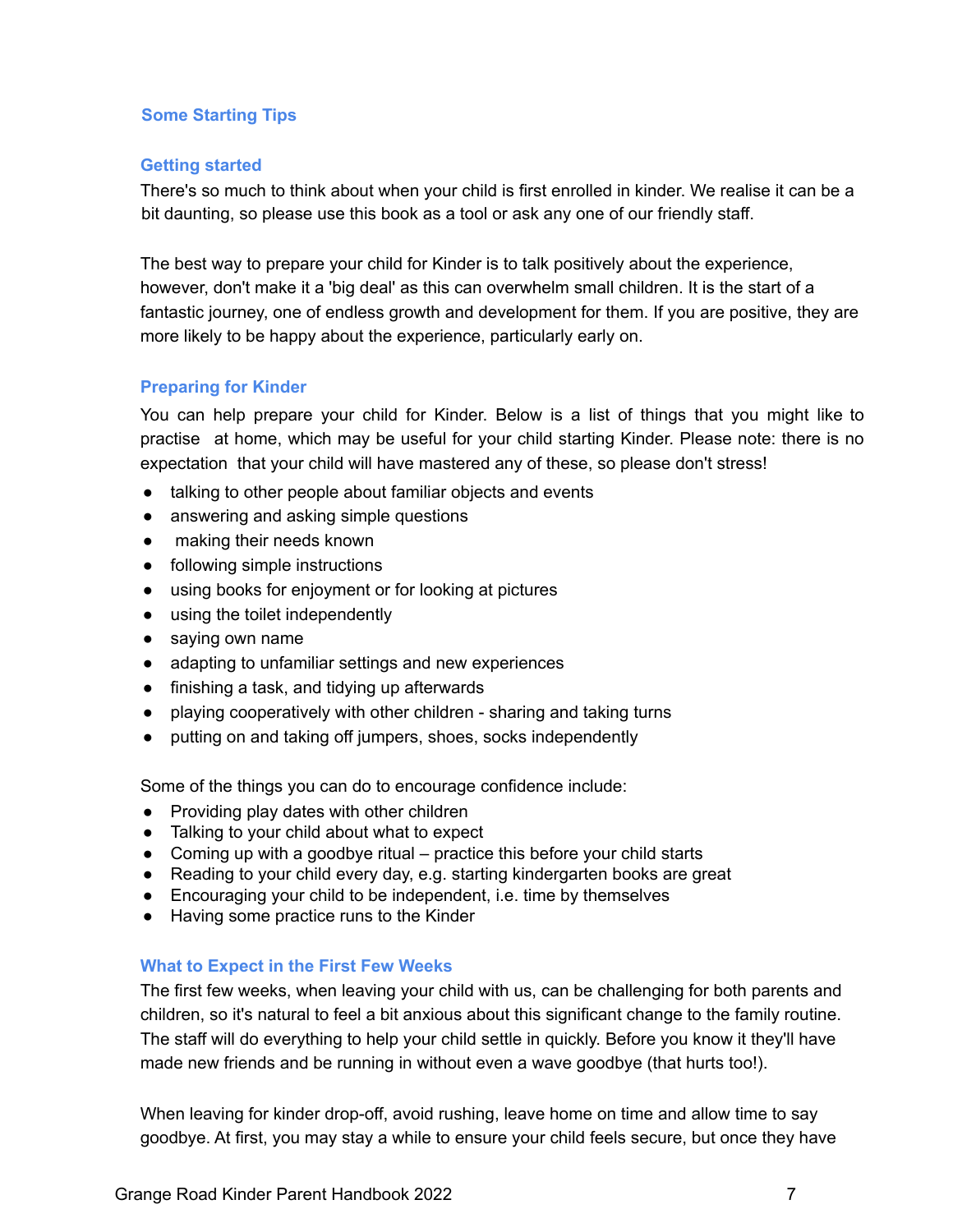settled in, a short and reassuring goodbye encourages independence. Confirm the time you will pick up your child and arrive in plenty of time to collect them.

Our Kinder staff are more than happy to help you with any questions you may have. If you are anxious at any time, please do not hesitate to call. All teachers use email, and a useful method of communication is to email, which will be provided to you.

At the end of each day, please do not hesitate to talk to one of our staff or read through their observations.

# **Staggered Starts**

Staggered starts are made over the first few weeks of the new year for the 3-year-old groups and the first week for the 4-year-old groups to give each child more one-on-one contact with the staff (and vice versa), and so that children can familiarise themselves with the environment & routines. Please note, your staggered start enrolment correspondence (**sent after the AGM in November the previous year**) will outline the details of your child's specific staggered start.

# **What Your Child Needs to Bring**

- A bag that the child can carry but is large enough to carry with all the things they need.
- A sun-safe hat which covers your child's face, neck and ears.
- Clothing should be comfortable and suitable for active and sometimes messy activities (easily washed!). Please consider the weather. We do provide smocks for painting, and children may enjoy water play, sandpit and so on.
- Spare change of clothes, underwear
- Water bottle with a lid.
- Any medications please give these to your teacher to manage directly.
- Look for easy fasteners and encourage your child to dress themselves, so they can manage things like taking jumpers on and off.
- From September to April, when UV levels are high, please apply the first application of sunscreen to your child. We have sunscreen on-site for top-ups, but we prefer that your child arrives with sunscreen already applied.
- Please ensure everything is labelled clearly with your child's name.

# **Healthy Lunch & Snacks**

We believe in healthy eating and drinking. All children are strongly encouraged to drink only water with healthy food. All children will be required to bring along a small snack such as fruit, vegetables, dips, dry biscuits or a sandwich. Please limit packaging and ensure it is easy to open and eat.

On long day sessions or a combined kinder and Extended Care session, a substantial lunch plus a snack is required, with a small snack for the shorter days.

# **PLEASE NOTE: We request that foods containing nuts and nut products are not brought to Kinder**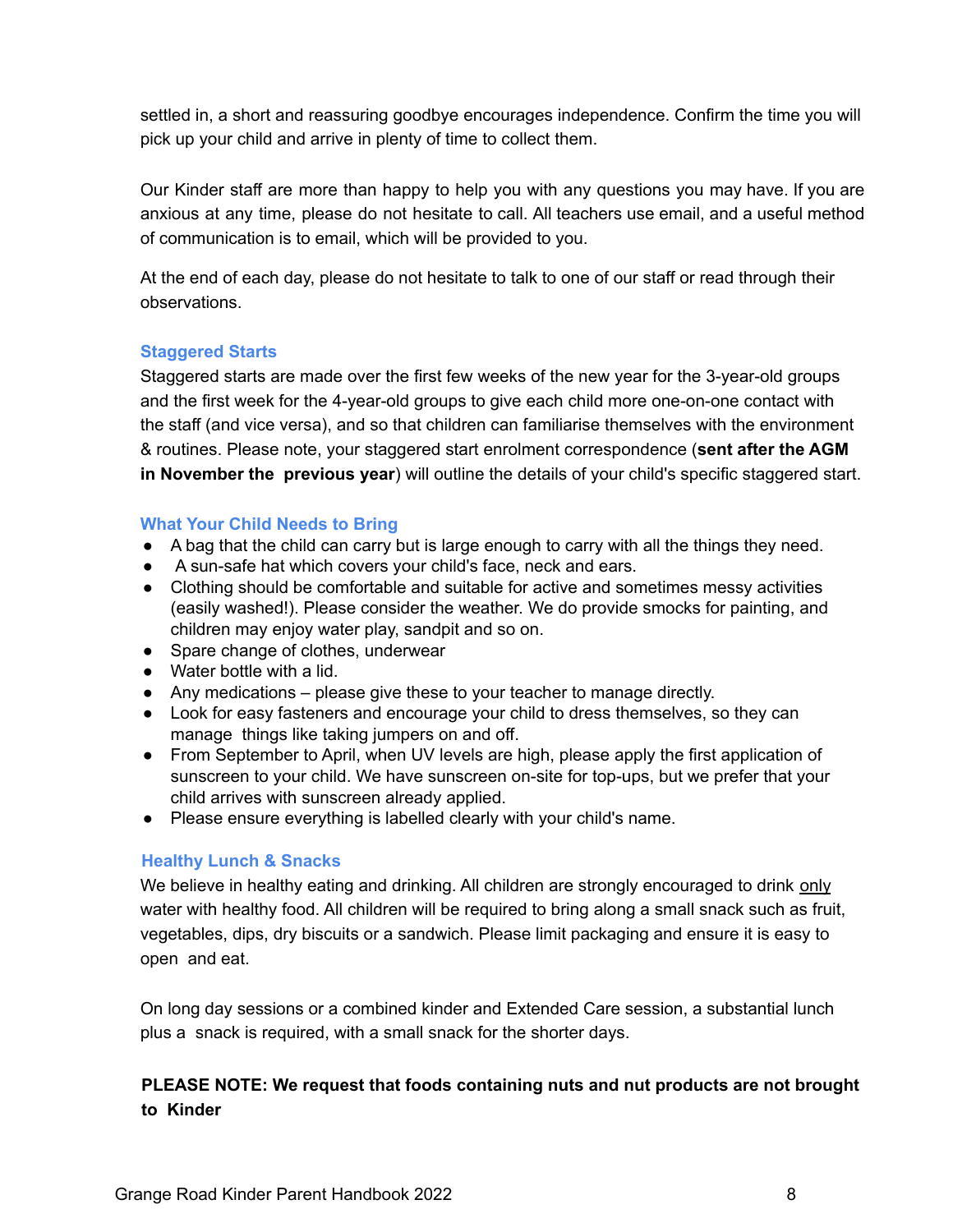# **What Will Your Child Do at Kinder**

Your child will have many great new experiences at Kinder and learn an array of things that will help them prepare for school and life in general:

- How to get along with others.
- Be polite, fair and well mannered.
- Show respect and care for others.
- Appreciate working as a team to get things done.
- Share things like toys and experiences.
- Balance own needs, rights and responsibilities.
- Play fair by following the rules and taking turns.
- Resolve conflicts peacefully and constructively.
- Explore new things and ideas.
- Plan by asking questions and anticipate future events.
- Use new words that may be learnt from others, experiences, books and pictures.
- Express oneself through words, art and music.
- Identify and express one's feelings.
- Develop and show self-control.
- Listen to stories, directions and others.
- Be aware of differences, colour, shapes, sizes and sounds.
- Care for self and belongings.
- Go to the toilet unassisted, hang up their clothes, and put away toys and materials after use.
- Promote physical and social activity through play.

Grange Road Kinder does not focus on teaching children to read or write. We believe that confidence, creativity, social awareness and self-esteem needs to be nurtured first and foremost. With these skills firmly developed, your child will move onto reading & writing once school years commence.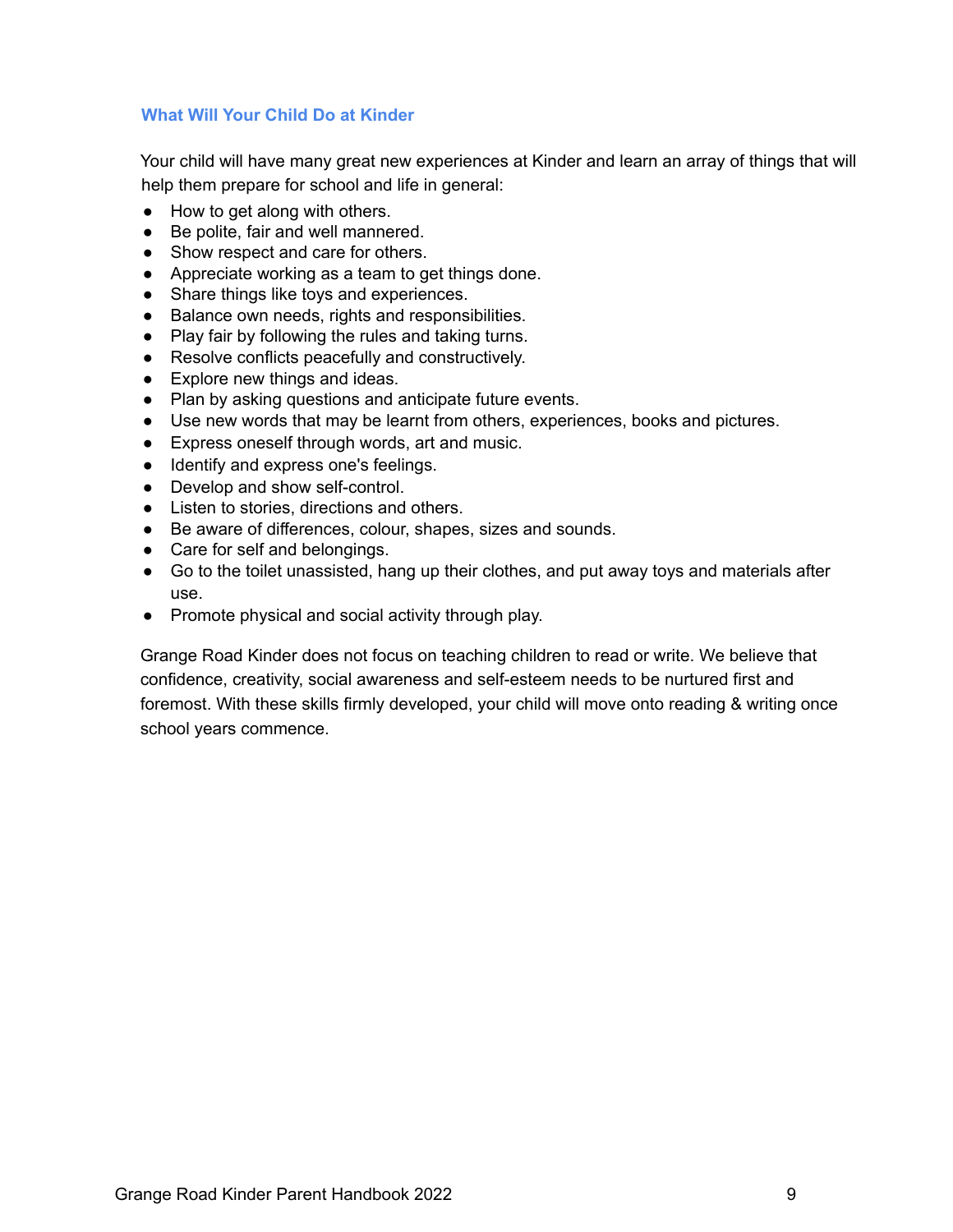# **Family Participation**

"Parent participation in early childhood education is widely recognised in research as crucial to positive lifelong outcomes for children. Currently, many Victorian parents are engaged in strong and active partnerships with Kinder and other community-based early children's services." DET

You have an essential role to play at Grange Road Kinder. During the term, you will be asked to participate in Kinder duty. Duty involves assistance during morning/afternoon tea and helping children during the Kinder session. It is an excellent opportunity to share a Kinder session with your child. Duty Rosters are put up in the foyer for you to nominate a date that suits you.

#### **Working with Children Check**

All Families who Volunteer at Kinder will require a Working with Children Check. The application is free, but you will need a recent passport photo. To complete your application and for further instructions go to https://www.workingwithchildren.vic.gov.au/

Victorian organisations that provide services or facilities for children are required by law to implement Child Safe Standards to protect children from harm. Please refer to the attached letter regarding the Reportable Conduct Scheme. https://ccyp.vic.gov.au/reportable-conduct scheme/

# **Working Bees**

The Kinder employs a cleaner to do the cleaning each night and a gardener to maintain the garden regularly. Bayside City Council maintains or building. We generally conduct four working bees during the year, to attend to playground, garden and equipment maintenance, usually held on weekends. It is appreciated if each family attend at least one working bee for the year.

The Family Involvement Levy, charged with term one fees, is refunded after attending the full duration of two recognised activities, for example, one working bee and participation in the organisation of one fundraising event or holding and active committee position. The levy is credited with the term 4 fees. In the event, you cannot attend the two of the involvement activities your levy will be donated back to the Kinder.

#### **Social Activities**

The Kinder has social functions throughout each year, including such things as picnics in the park, morning teas and trivia/auction nights. Your group representative may also organise social activities with other parents in your group. Join in and meet other members of the Kinder community!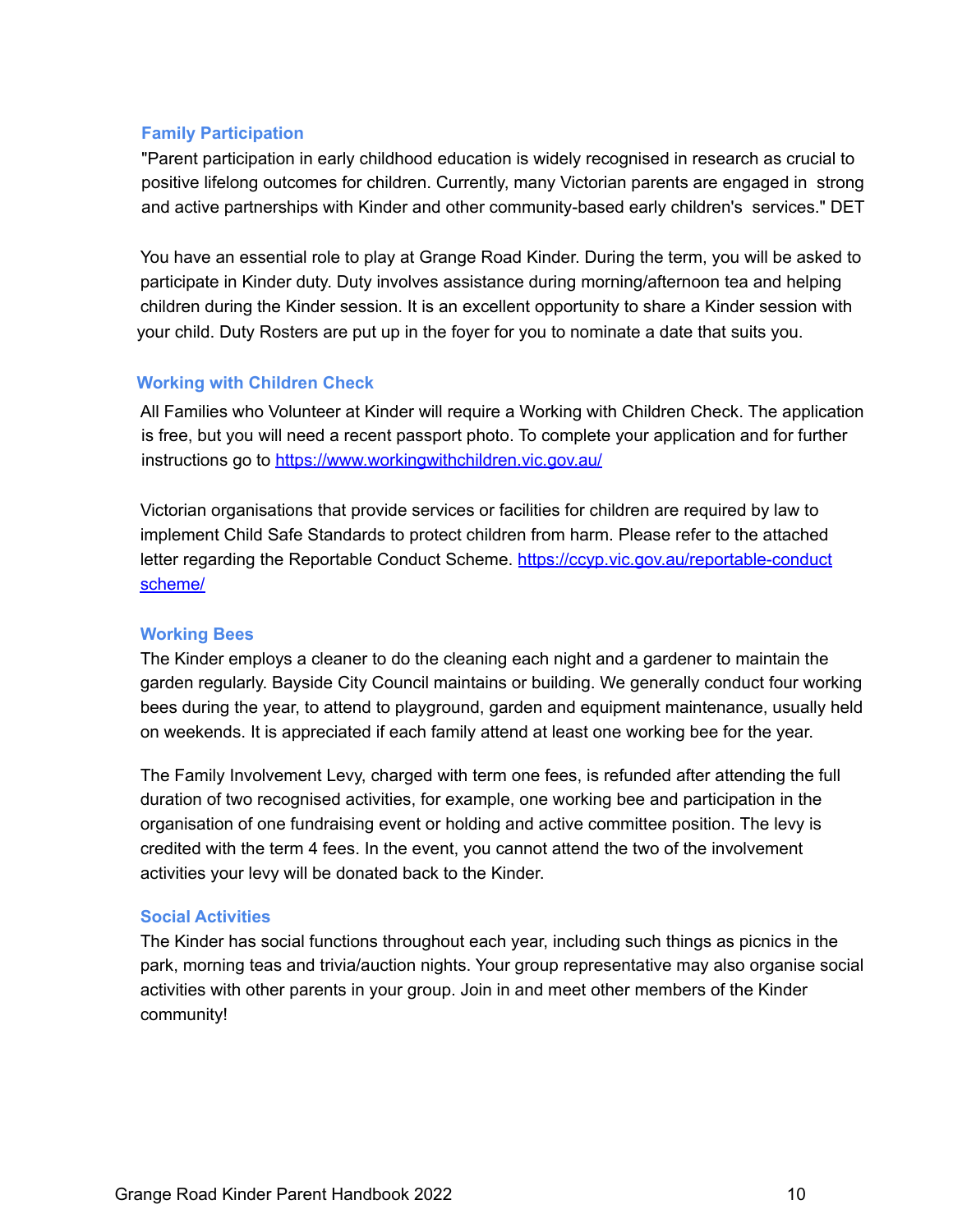# **Keeping You Updated with General Information**

Grange Road Kinder has several ways to keep you updated. We ask that all parents take the time to read the noticeboards at the Kinder; check out our website, and read your kinder e Newsletters. We also use EnrolNow and emails to communicate with our families. Each year we also conduct a parent survey. It is a great time to let us know your thoughts; however, we do encourage you to talk with the Committee or staff at any time throughout the year in regards to how we can improve in general.

# **Open Communication**

We believe it is essential for you to have access to the Kinder during operating hours and to be able to speak with Teachers and Educators about issues affecting your child/ren. Please find below the opportunities that we encourage you to utilise:

- Three-Year-Old: parent/teacher meetings will be scheduled during the year and on a needs basis.
- Four-Year-Old: Formal parent/teacher meetings will be scheduled mid-year if required.
- Informal meetings can be scheduled at any time by arranging this directly with your teacher.
- Informal chats at the end of the sessions are very welcome.
- We encourage you to inform us about anything that may affect your child's learning experience, such as a late evening, celebrations such as birthdays or potential issues such as a death in the family.

#### **Reflections**

We email reflections regularly, and provide copies in the foyer, and on a noticeboard. Reflections enable you to see what the children have been exploring and learning about and allows you to pick up further conversations at home about these topics.

#### **Policies and Procedures Manual**

The Kinder has a Policy Manual that is continually updated and located in the foyer library at the Kinder. These policies are also located on our kinder website for your convenience. Please read anytime.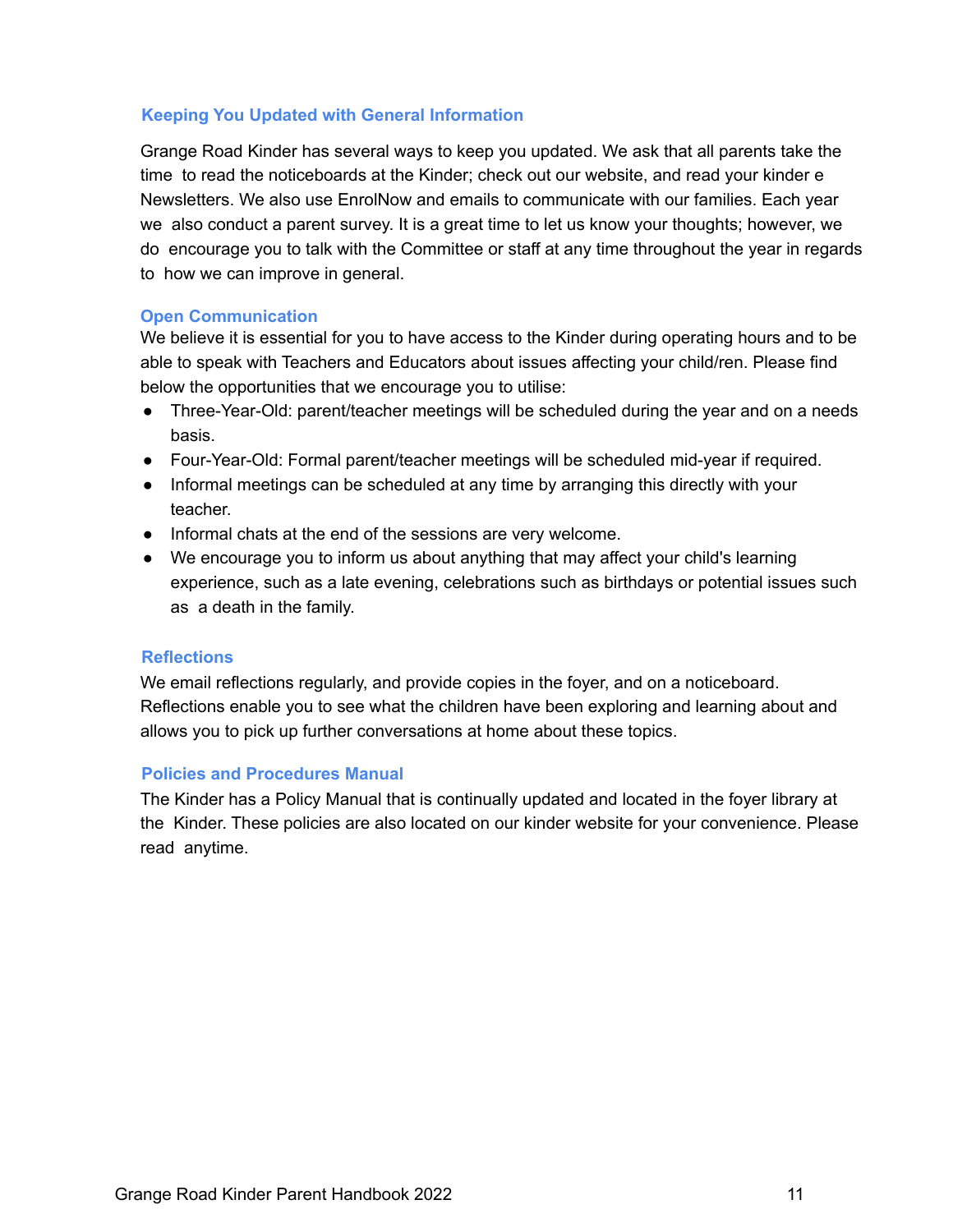# **Other Important Information**

#### **Enrolment Records**

We use EnrolNow as our point of data collection. Please make sure that you have provided.

- Doctor's details name, address, phone number
- Emergency contacts name and address of three people willing to pick up your child if you are not available
- Immunisation (Australian Immunisation Record, AIR is required)
- Ambulance subscription number and Medicare number
- Current health care card (if applicable)
- List of those you permit to collect your child and their address.

Please note: It is your responsibility to ensure that Grange Road Kinder has your current address and home, work and mobile phone numbers on record. These details should be sent to admin@grangeroadkinder.org.au at as soon as they are known.

#### **Medication**

Our staff must be fully briefed on any potential medical conditions your child may have, i.e. asthma, anaphylaxis, diabetes etc.

Management Plans (if applicable) must be completed before starting Kinder, so please speak with your child's teacher to arrange this.

If staff are required to administer medication to a child, you are required to:

- Give written permission (details to be recorded).
- Provide medication in the original container bearing the original label.

Please take note of the policy on illness, as a child requiring medication may, in some cases, be too ill to attend Kinder.

#### **Arrival and Departure**

At the beginning of each session, each child must be signed into the Daily Attendance Book. Please remember to enter the name of the person collecting your child at the end of the session. (If a new person is collecting your child, please be sure to sign the relevant permission slip to permit our Teachers to release your child into someone else's' care). The Duty Parent (and any sibling that stays) must also sign in at the bottom of the Daily Attendance book.

Please bring your child into the relevant Kinder room, encourage your child to put their drink bottle and snack/lunch on the relevant trolley, put their bag away and ensure that staff are aware of their arrival. Please remember to pack a separate snack for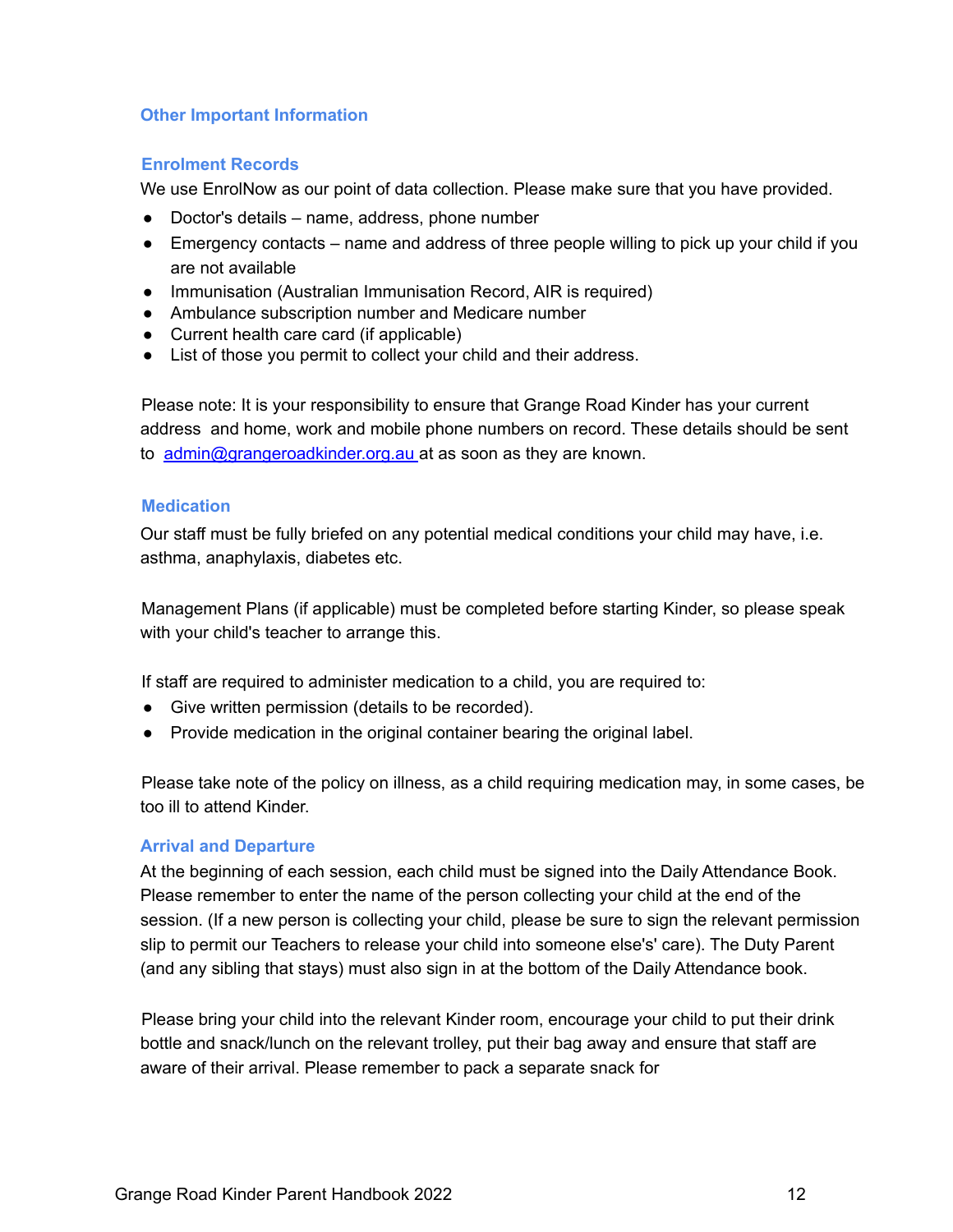# **Extended Care**

At the end of the session, your child should be picked up from inside the kinder room and must be signed-out in the Daily Attendance Book. This process is a legal requirement to provide the staff with an accurate record of the children in their care, which is of vital importance should an evacuation be necessary.

Please ensure, as leaving, that you notify an Educator and that only the child/ren in your care are exiting the grounds with you.

If you are unable to pick up your child as planned, you must make alternative arrangements and should notify the teacher of the change. Please do not expect the Teachers & Educator to mediate between parties. It is a requirement that staff are not to facilitate collection arrangements for children. The Kinder has an Authority for Collection (Authorised Nominee) form that must be completed if your child is to be collected by a person not previously nominated on your child's Kinder record (e.g. in the case of a play date).

# **Birthdays**

We love to celebrate every child's birthday and make it memorable; you can help by arranging to be on duty that day. We also offer non food party novelties for all children if requested at a small cost to you.

#### **War Toys**

We request that no war toys are to come to Kinder.

#### **Dogs**

We ask that dogs that accompany you on your walk to Kinder for pick up or drop off are secured to the chains provided around the trees in the Staff Carpark.

#### **In the Event of Illness**

Please keep your child at home if he/she is feeling unwell or shows any sign of infection. A heavy cold (green mucus is a good indication), diarrhoea in the last 48 hours, vomiting in the last 48 hours, high temperature or any infectious disease.

Please phone or email the staff to inform them of the reason your child will not be attending. A list of infectious diseases and their incubation period is on display in the entrance. Please refer to this or direct queries to staff.

If a child becomes ill whilst at Kinder, staff will attend to the needs of the child and contact you to collect them.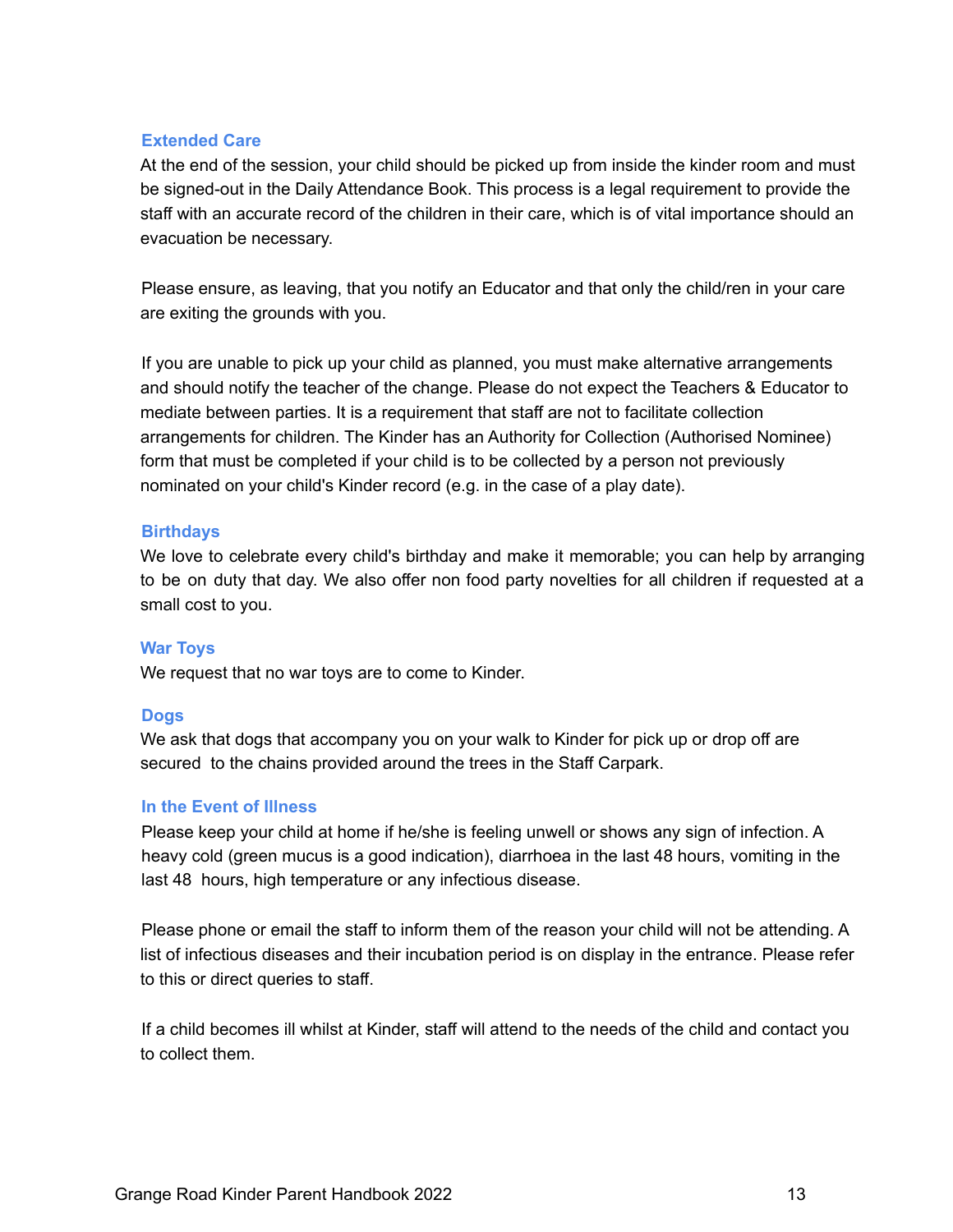#### **Emergency Evacuation Procedures**

These procedures are in the policy manual in the foyer. Practice evacuations, lockdowns or lockouts take place each term for all groups.

#### **Scooters, Bikes and Prams**

It is a great way to come to kinder; we strongly encourage physical activity at all times. We do ask that scooters, bikes and prams are kept along the fence line as you enter the front gate on the right and not in the main area outside the front doors. With the volume of children and adults entering and exiting the building, this must remain a clear thoroughfare.

#### **Withdrawing from the Kinder**

If you decide to leave Grange Road Kinder during the year, you must give the staff and the enrolment officers four weeks notice in writing. Pro-rata fees will be refunded if your child's place is filled.

#### **Our Security**

Thirty minutes after the session has commenced the front door is locked. Entry to the Kinder is by invited admission only, and any person wishing to enter the premises must ring the bell and identify themselves to staff.

If you are present at the kinder during a session time, please do not admit anyone to the kinder. The door is opened at the end of the session for you to collect your child/ren.

#### **Carpark**

Please be advised that parking on the Kinder grounds including the car park, is not permitted. The car park is reserved for Teachers/Educators only. We ask that you do not use this area for drop-offs and pick-ups.

The area is used for access to the kinder by children and parents, and it can be hazardous to have cars moving in and out of this area.

#### **Late Pick-Up Policy**

If a child has not been collected within 15mins of finish time, the staff will ring you. If there is no response, they will ring the Emergency Caregivers listed on your child's Enrolment Record. A late collection fee of \$15 for every 15 minutes may be applied.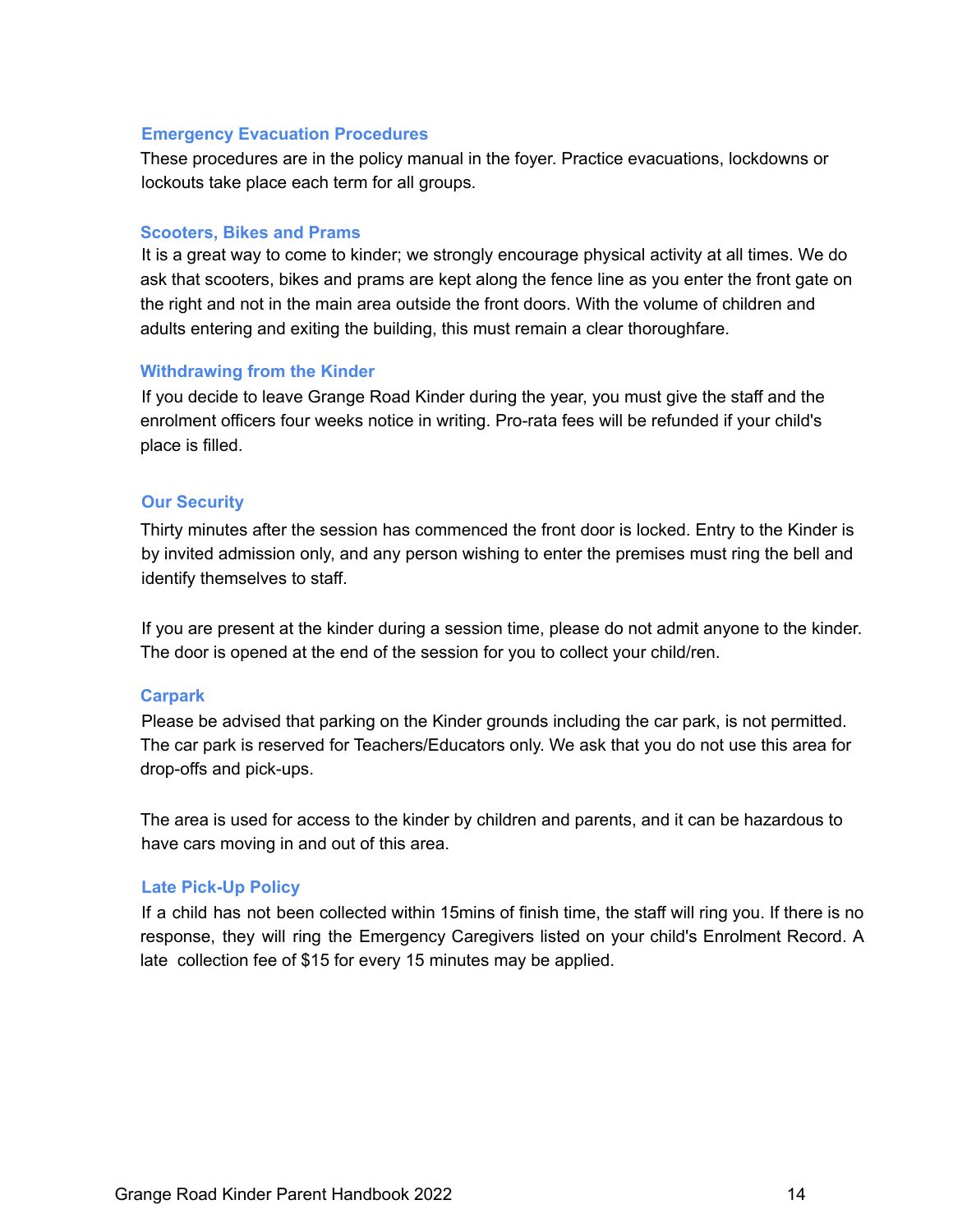# **Recycling**

We appreciate you bringing in your bits & pieces and have many uses for things like:

- Paper, Cardboard & cartons (no egg cartons please)
- Lace, wool material & buttons
- Softwood
- Corks & Plastic lids
- Small boxes
- Books

(Please note we cannot use matchboxes, cigarette boxes, detergent bottles or toilet rolls – thank you.)

# **Excursions and Incursions**

During the year, we are lucky enough to offer an extensive array of excursions and incursions (visits from special groups) to support the educational program for your child further.

Every three-year-old group will have one incursion per term, whilst four-year-olds will receive at least one incursion and one excursion each term, all-inclusive in your fees. The children love these events, and for some children, it is their first experience of concerts, puppet shows etc. The looks on their faces are priceless!

Some examples from previous years are:

- Sandringham Hospital visit
- Local Walking excursions
- Melbourne Symphony Orchestra
- A water safety session at a local swimming pool
- Farm Visits
- Puppet shows
- Dancing
- African Drumming

Note: excursions and incursions may be deferred to another Term. Subject to government pandemic restrictions.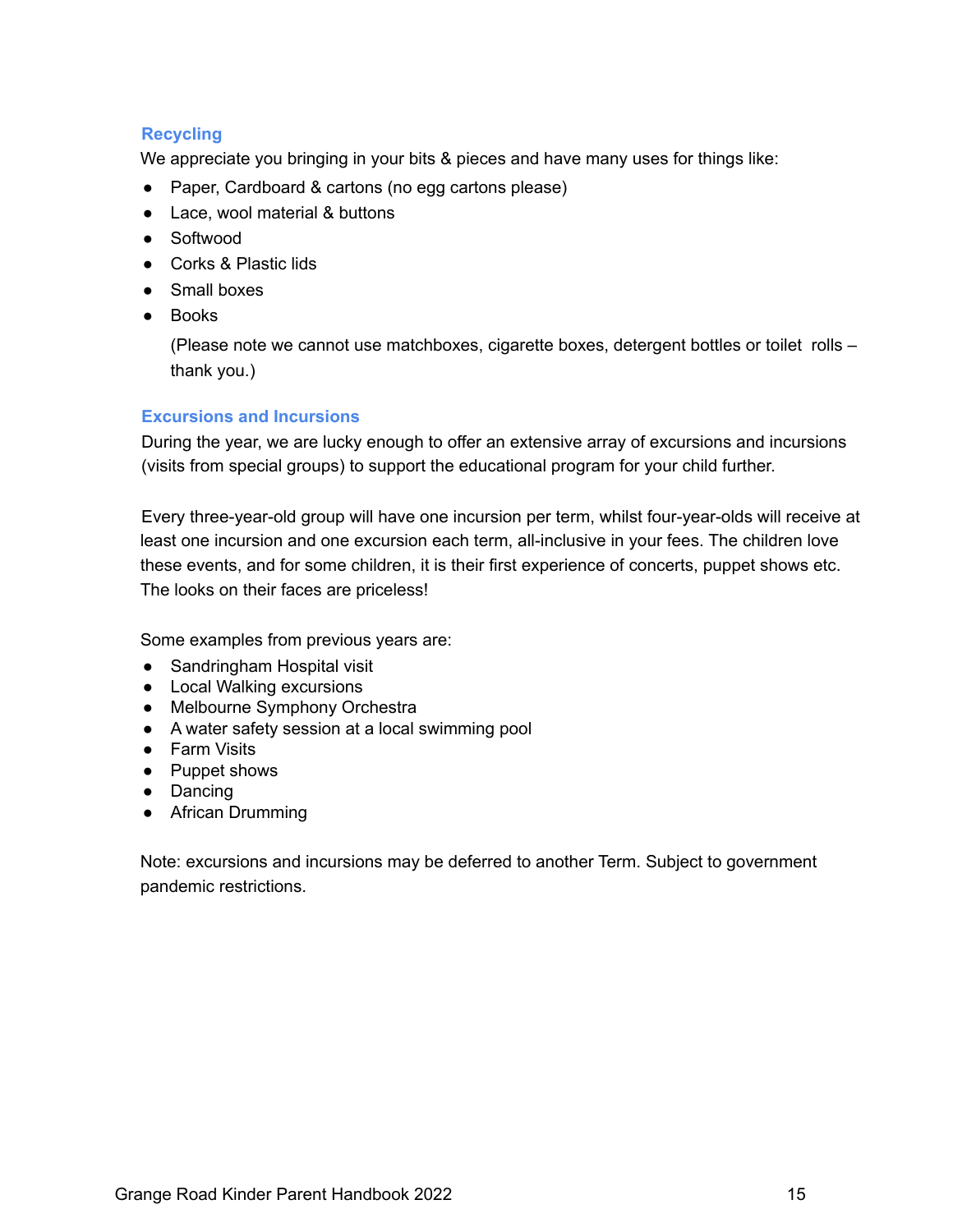# **Feedback**

Parents/Guardians who have concerns or feedback regarding Grange Road Kinder can choose to deal with these in one of the following ways:

- By directly approaching the Teacher or Educator
- By approaching the President or a committee member
- By writing to the Committee of Management or the Grievances Investigator (if making a complaint)
- By contacting the DET adviser
- In all cases, we take your concerns and feedback seriously and will ensure a timely and thorough response is made. Please note, a survey is conducted each year for all parents/guardians of children attending the Kinder.

# **Kinder Fees for 2022**

4-year-old Groups – Blue, Orange and Yellow \$610 per term

(plus, Family involvement Levy, \$150 in term 1)

3-Year-old Groups – Red and Green \$260 per term

(plus, Family involvement Levy, \$150 in term 1)

# **Extended Care 2022**

(subject to demand and financial viability)

- 4-year-old Groups Monday, Wednesday, Friday (2.5hrs) \$320 per session per term
- 3-Year-old Groups Wednesday, Thursday (3.5hrs) \$440 per session per term

# **2022 Term Dates (Closed for all Victorian Public Holidays)**

**Term 1:** 28 January\* to 8 April

*\*Note: Please refer to staggered start information provided after AGM for your child's start date*

- **Term 2**: 26 April to 24 June
- **Term 3:** 11 July to 16 September
- **Term 4**: 3 October to 20 December